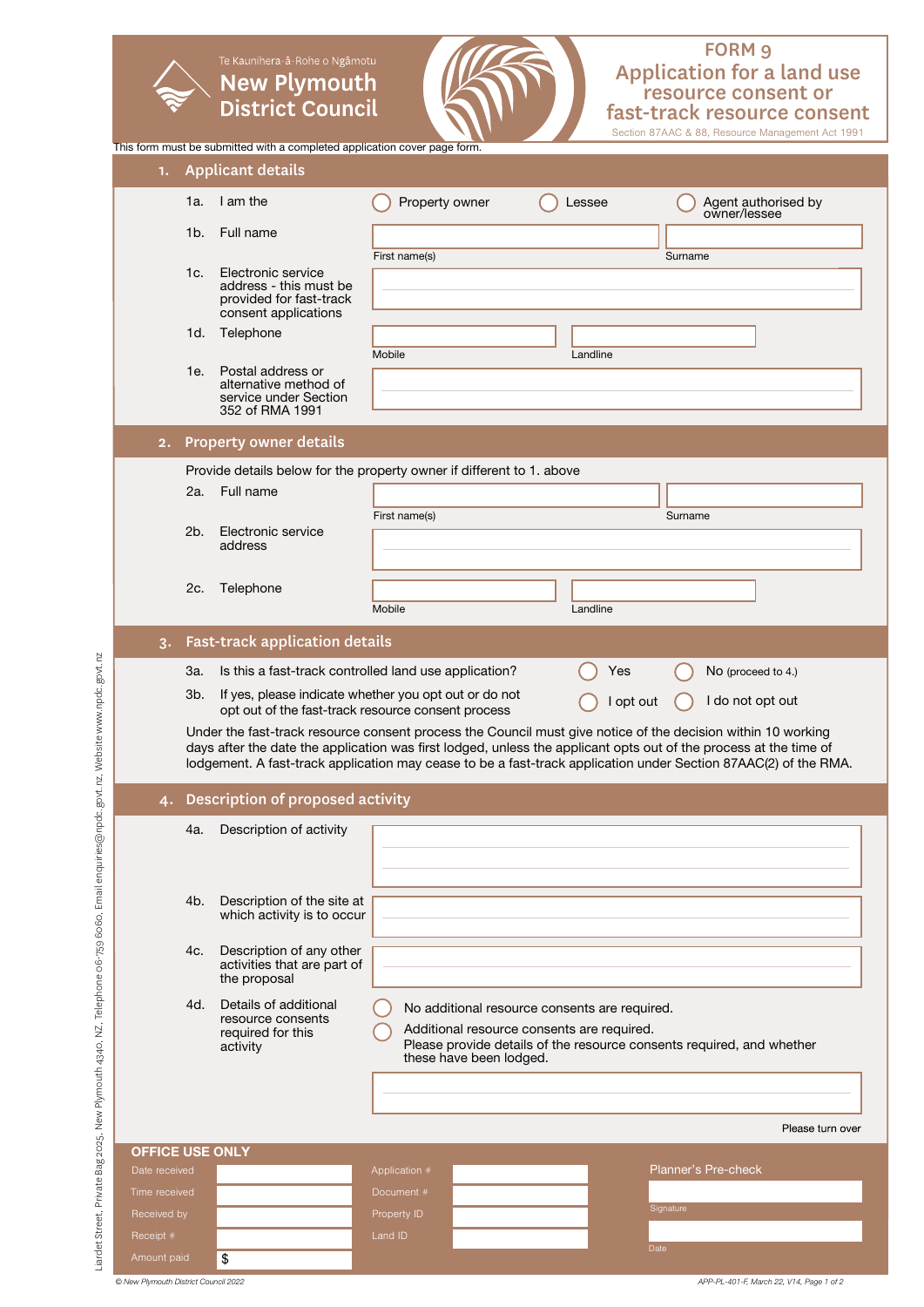|                                                                                                                                                                                                                                                                                                                                                             |                                           | Description of proposed activity - continued  |                                                                                                                                                                                                                                                                                                                                                                                                                                       |  |  |  |
|-------------------------------------------------------------------------------------------------------------------------------------------------------------------------------------------------------------------------------------------------------------------------------------------------------------------------------------------------------------|-------------------------------------------|-----------------------------------------------|---------------------------------------------------------------------------------------------------------------------------------------------------------------------------------------------------------------------------------------------------------------------------------------------------------------------------------------------------------------------------------------------------------------------------------------|--|--|--|
|                                                                                                                                                                                                                                                                                                                                                             |                                           | District Plan rule(s)<br>4e.<br>not being met |                                                                                                                                                                                                                                                                                                                                                                                                                                       |  |  |  |
|                                                                                                                                                                                                                                                                                                                                                             |                                           | 4f.<br>Proposed start date                    |                                                                                                                                                                                                                                                                                                                                                                                                                                       |  |  |  |
|                                                                                                                                                                                                                                                                                                                                                             | Information included in application<br>5. |                                               |                                                                                                                                                                                                                                                                                                                                                                                                                                       |  |  |  |
|                                                                                                                                                                                                                                                                                                                                                             |                                           |                                               |                                                                                                                                                                                                                                                                                                                                                                                                                                       |  |  |  |
|                                                                                                                                                                                                                                                                                                                                                             |                                           | Part 2 Purpose and Principles.                | I confirm that I have assessed my proposed activity against the relevant matters of the RMA:                                                                                                                                                                                                                                                                                                                                          |  |  |  |
|                                                                                                                                                                                                                                                                                                                                                             |                                           | Section 104 Consideration of Applications.    |                                                                                                                                                                                                                                                                                                                                                                                                                                       |  |  |  |
|                                                                                                                                                                                                                                                                                                                                                             |                                           |                                               | Schedule 4, including an Assessment of Environmental Effects (AEE).                                                                                                                                                                                                                                                                                                                                                                   |  |  |  |
|                                                                                                                                                                                                                                                                                                                                                             |                                           |                                               |                                                                                                                                                                                                                                                                                                                                                                                                                                       |  |  |  |
|                                                                                                                                                                                                                                                                                                                                                             |                                           |                                               | I have attached this assessment and all other required information as listed below:                                                                                                                                                                                                                                                                                                                                                   |  |  |  |
| Site plan. Your site plan must show the following items:<br>Scale and north orientation.<br>Existing and proposed buildings.<br>$\bullet$<br>Building dimensions and distances to boundaries.<br>$\bullet$<br>Trees, fences, landscaping, screening and contours.<br>$\bullet$<br>Car parking, loading facilities and access points.<br>$\bullet$<br>Signs. |                                           |                                               |                                                                                                                                                                                                                                                                                                                                                                                                                                       |  |  |  |
|                                                                                                                                                                                                                                                                                                                                                             |                                           | Floor plan.                                   |                                                                                                                                                                                                                                                                                                                                                                                                                                       |  |  |  |
| Elevation plan. Your plan must show the groundlines and the view of your site, from the ground up, from all<br>boundaries.<br>Written approvals from affected parties. Contact the Council if you are unsure of who the potentially<br>affected parties might be.                                                                                           |                                           |                                               |                                                                                                                                                                                                                                                                                                                                                                                                                                       |  |  |  |
|                                                                                                                                                                                                                                                                                                                                                             |                                           |                                               |                                                                                                                                                                                                                                                                                                                                                                                                                                       |  |  |  |
|                                                                                                                                                                                                                                                                                                                                                             |                                           |                                               | Application fee. Refer to the land use consents fees and charges schedule.                                                                                                                                                                                                                                                                                                                                                            |  |  |  |
|                                                                                                                                                                                                                                                                                                                                                             | 6.                                        |                                               | Post-approval contact details for monitoring purposes                                                                                                                                                                                                                                                                                                                                                                                 |  |  |  |
|                                                                                                                                                                                                                                                                                                                                                             |                                           |                                               |                                                                                                                                                                                                                                                                                                                                                                                                                                       |  |  |  |
|                                                                                                                                                                                                                                                                                                                                                             |                                           | 6a. Full name                                 | First name(s)<br>Surname                                                                                                                                                                                                                                                                                                                                                                                                              |  |  |  |
|                                                                                                                                                                                                                                                                                                                                                             |                                           | 6b.<br>Electronic service<br>address          |                                                                                                                                                                                                                                                                                                                                                                                                                                       |  |  |  |
|                                                                                                                                                                                                                                                                                                                                                             |                                           |                                               |                                                                                                                                                                                                                                                                                                                                                                                                                                       |  |  |  |
|                                                                                                                                                                                                                                                                                                                                                             |                                           | Telephone<br>6c.                              |                                                                                                                                                                                                                                                                                                                                                                                                                                       |  |  |  |
|                                                                                                                                                                                                                                                                                                                                                             |                                           |                                               | Mobile<br>Landline                                                                                                                                                                                                                                                                                                                                                                                                                    |  |  |  |
|                                                                                                                                                                                                                                                                                                                                                             | 7.                                        | <b>Privacy statement</b>                      |                                                                                                                                                                                                                                                                                                                                                                                                                                       |  |  |  |
|                                                                                                                                                                                                                                                                                                                                                             |                                           |                                               | The Privacy Act 2020 applies to the personal information provided in this application. For the purposes of<br>processing this application the Council may disclose that personal information to another party. If you want to<br>have access to, or request correction of, that personal information, please contact the Council.                                                                                                     |  |  |  |
|                                                                                                                                                                                                                                                                                                                                                             | 8.                                        | Applicant's declaration and privacy waiver    |                                                                                                                                                                                                                                                                                                                                                                                                                                       |  |  |  |
|                                                                                                                                                                                                                                                                                                                                                             |                                           |                                               | By signing this application, or by submitting this application electronically, I confirm that I am authorised to make<br>such an application, that the information contained in this application is true and correct and that I have read,<br>understood and agree to such terms and conditions applying to this application. I acknowledge and agree to the<br>disclosure of my personal information in respect of this application. |  |  |  |
|                                                                                                                                                                                                                                                                                                                                                             |                                           | authority.                                    | A signature is not required if this application is submitted electronically.<br>If signing on behalf of a trust or company, please provide additional written evidence that you have signing                                                                                                                                                                                                                                          |  |  |  |
|                                                                                                                                                                                                                                                                                                                                                             |                                           |                                               |                                                                                                                                                                                                                                                                                                                                                                                                                                       |  |  |  |
|                                                                                                                                                                                                                                                                                                                                                             |                                           | First name(s)                                 | Surname                                                                                                                                                                                                                                                                                                                                                                                                                               |  |  |  |

Signature Date Communication of the Communication of the Communication of the Date Date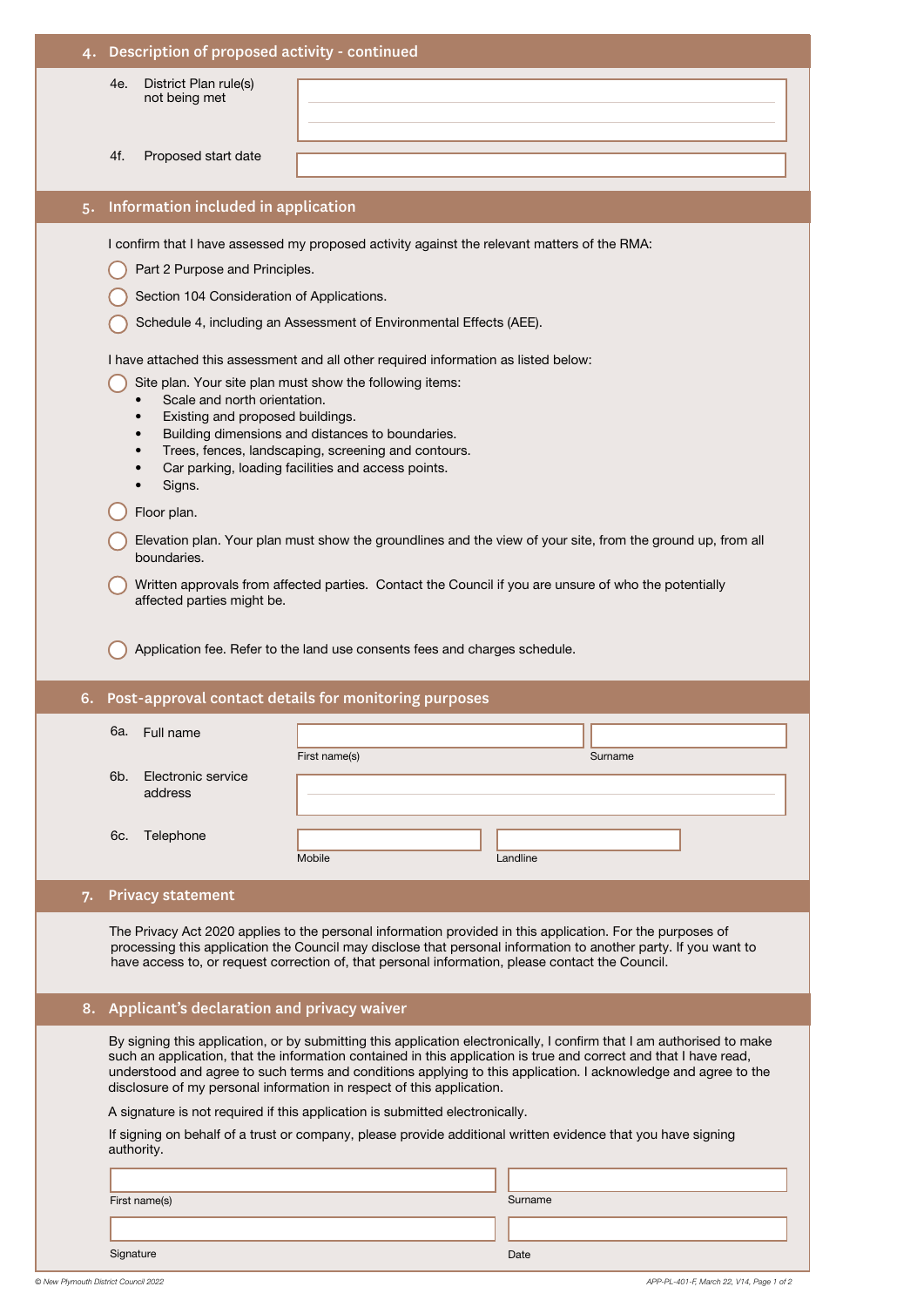|    |     | <b>New Plymouth<br/>District Council</b>                                                                                           |                             |                         |         | (required with all other forms)<br>Incorporates requirements of Form 2, sections 33 or 45,<br><b>Building Act 2004</b> |
|----|-----|------------------------------------------------------------------------------------------------------------------------------------|-----------------------------|-------------------------|---------|------------------------------------------------------------------------------------------------------------------------|
| 1. |     | <b>Property details</b>                                                                                                            |                             |                         |         |                                                                                                                        |
|    | 1a. | Site address<br>(Specify unit/level number,<br>location of building within<br>site/block number, building<br>name and street name) |                             |                         |         |                                                                                                                        |
|    | 1b. | <b>Current lawfully</b><br>established use                                                                                         |                             |                         |         |                                                                                                                        |
|    | 1c. | Legal description                                                                                                                  |                             |                         |         |                                                                                                                        |
|    | 1d. | Rapid number                                                                                                                       |                             |                         |         |                                                                                                                        |
| 2. |     | <b>Property owner details</b>                                                                                                      |                             |                         |         |                                                                                                                        |
|    | 2a. | Owner name                                                                                                                         |                             |                         |         |                                                                                                                        |
|    | 2b. | Name of additional<br>owner(s)/company/trust                                                                                       | First name(s)               |                         | Surname |                                                                                                                        |
|    | 2c. | Contact person<br>(if different from above)                                                                                        |                             |                         |         |                                                                                                                        |
|    | 2d. | Postal address<br>(include postcode)                                                                                               |                             |                         |         |                                                                                                                        |
|    | 2e. | Contact details                                                                                                                    |                             |                         |         |                                                                                                                        |
|    | 2f. | Email                                                                                                                              | Phone                       | Mobile                  |         | Fax                                                                                                                    |
| 3. |     | <b>Payer details</b>                                                                                                               |                             |                         |         |                                                                                                                        |
|    | 3a. | Required for invoice                                                                                                               | Applicant<br>- proceed to 4 | Owner<br>- proceed to 4 |         | Other<br>- provide details below                                                                                       |
|    | 3b. | Name in full                                                                                                                       |                             |                         |         |                                                                                                                        |
|    | 3c. | Postal address                                                                                                                     |                             |                         |         |                                                                                                                        |
|    |     | 4. Description of project                                                                                                          |                             |                         |         |                                                                                                                        |
|    | 4a. | Detailed description                                                                                                               |                             |                         |         |                                                                                                                        |
|    |     | of the development/<br>project                                                                                                     |                             |                         |         |                                                                                                                        |
|    |     |                                                                                                                                    |                             |                         |         |                                                                                                                        |
|    |     |                                                                                                                                    |                             |                         |         |                                                                                                                        |
|    |     |                                                                                                                                    |                             |                         |         |                                                                                                                        |
|    |     |                                                                                                                                    |                             |                         |         |                                                                                                                        |
|    |     |                                                                                                                                    |                             |                         |         |                                                                                                                        |
|    |     |                                                                                                                                    |                             |                         |         |                                                                                                                        |
|    |     |                                                                                                                                    |                             |                         |         |                                                                                                                        |
|    |     |                                                                                                                                    |                             |                         |         |                                                                                                                        |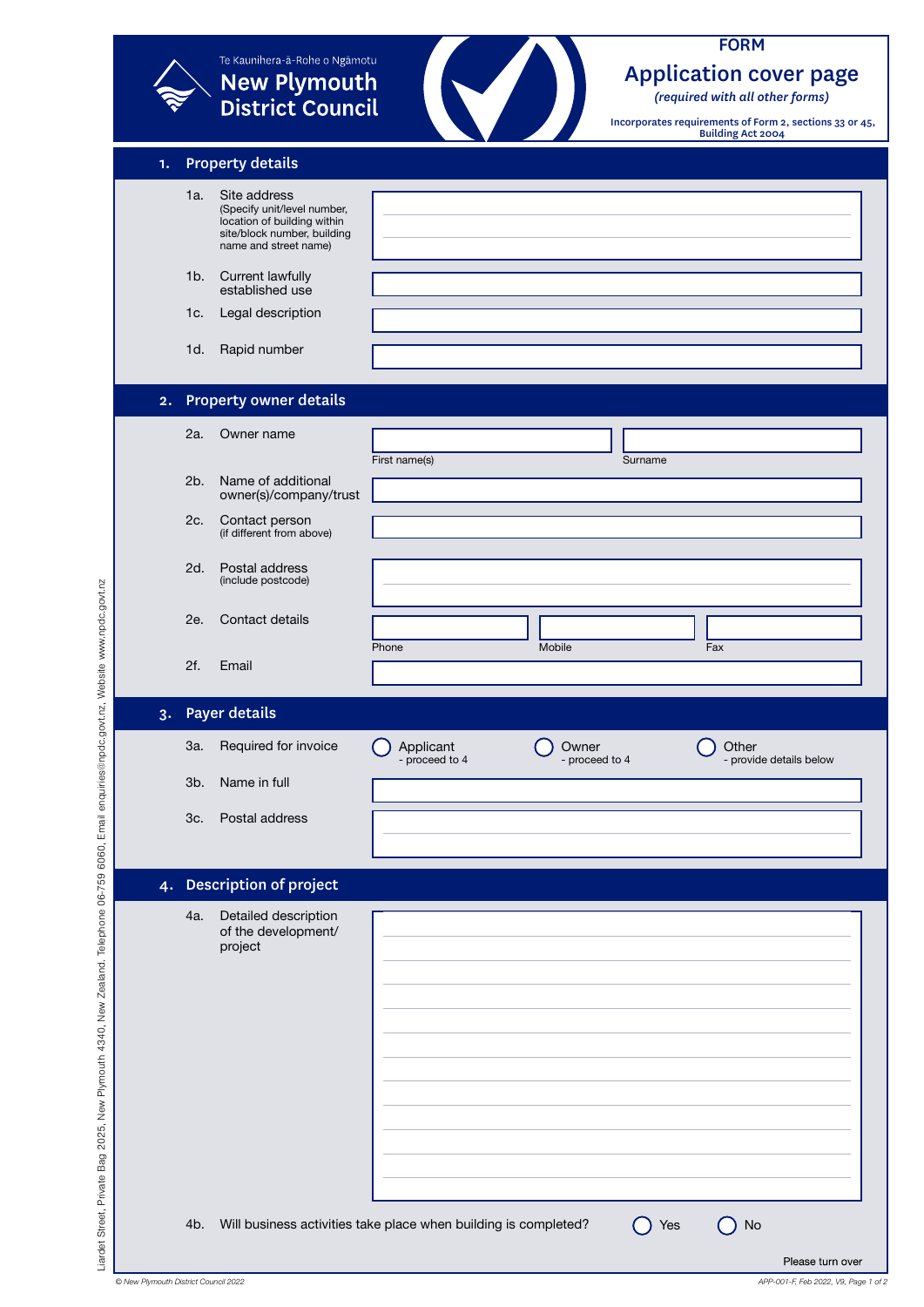# 5. NPDC applications for this project **OFFICE USE ONLY**

# Application Have applied already (write the application attached 5a. Common applications Project information memorandum ............ Œ  $\bigcirc$ Building consent ........................................ T 犯 Vehicle crossing .........................................  $\bigcirc$ Encroachment licence ...............................  $\bigcirc$ Land use resource consent ........................  $\bigcap$ Deemed permitted boundary  $\overline{C}$ activity notice............................................. Subdivision resource consent ....................  $\left( \right)$ Sewer connection/disconnection ..............  $\left( \begin{array}{c} \end{array} \right)$ <u>D</u> Stormwater connection/disconnection ......  $\bigcirc$ Water connection/disconnection ............... 5b. Non-residential applications  $\bigoplus$ Discharge of trade waste consent ............. Alcohol licensing ...................................... Food premises registration ........................ Health Act registration ............................... (Hairdressing, camping ground, funeral parlour, offensive trade) Beauty registration ....................................  $^{\prime\prime}$  N  $\left( \begin{array}{c} \end{array} \right)$ 5c. Other project authorisations C Swimming pool registration ....................... Temporary obstruction on road reserve ...... Temporary road closure ............................ Easements through NPDC-owned reserve land .............................................

number if known)

# **......**

|  |  |  | 5d. Other project requirements |  |
|--|--|--|--------------------------------|--|
|--|--|--|--------------------------------|--|

| $\bigcirc$ |                                                                                              |  |
|------------|----------------------------------------------------------------------------------------------|--|
|            | $\bigcap$ Contractors parking space reservation $\bigcap$                                    |  |
|            | $\left(\begin{matrix} 1 & 1 \\ 0 & 1 \end{matrix}\right)$ Existing street damage declaration |  |

Information provided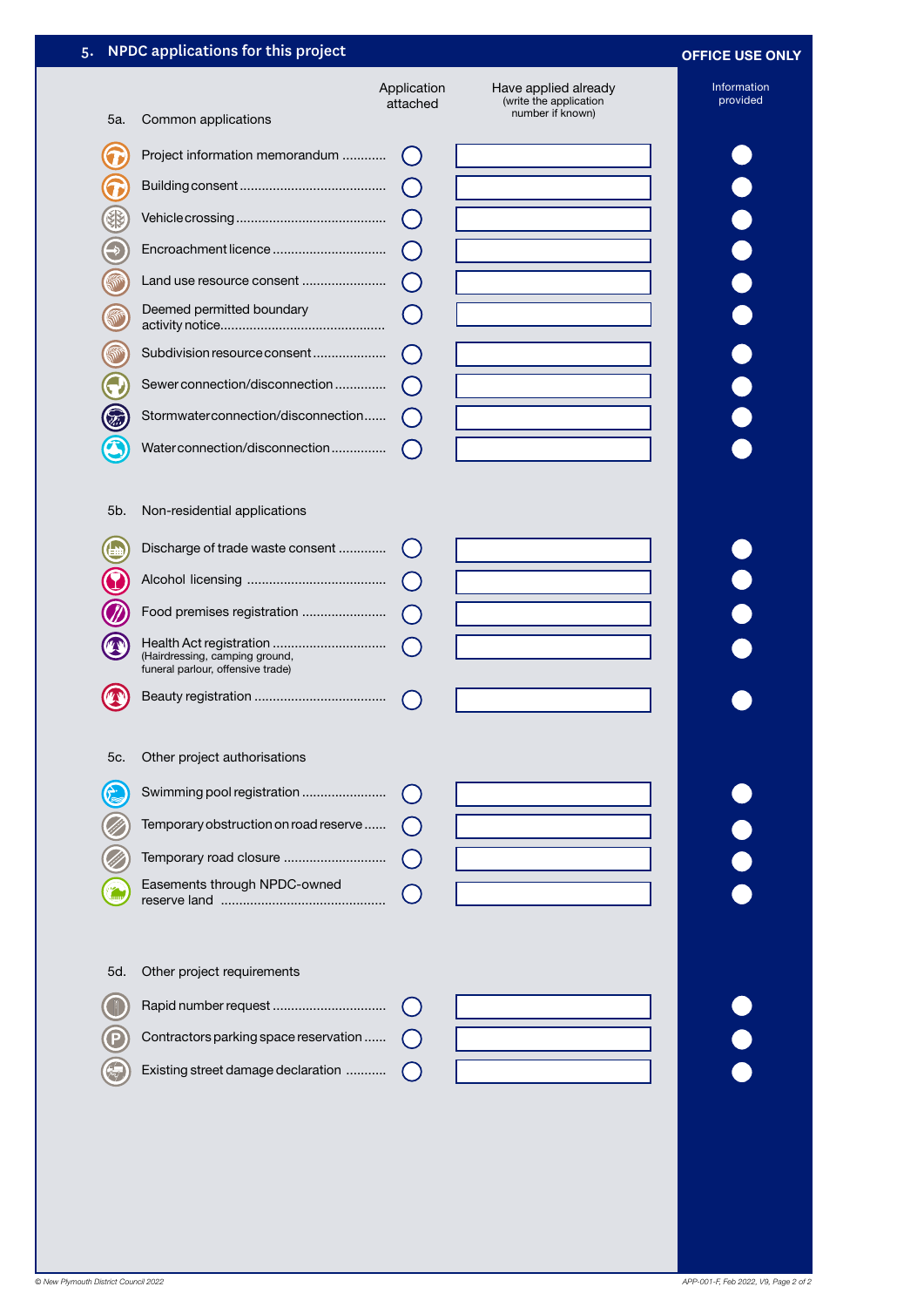

### How to use the application cover page form

New Plymouth District Council (NPDC) administers a number of Acts on behalf of central government. Each Act sets out specific requirements on what type of activities or projects need to be approved under that legislation.

This application form is designed to offer you an integrated way to apply for multiple approvals or NPDC services and achieve compliance for your project.

You only need to submit one application cover page form if you are applying for multiple approvals at one time.

Complete the application cover page form

Complete and attach the form(s) that correspond to the approval(s) that you require for your project

Attach payment to your application(s)

Submit your application(s) to NPDC

### Notes to assist completion of your application cover page form

# 1. Property details

**1a. Site address**

 $\triangleright$  Write the physical address where the project will take place.

If the building has a name, please include it in the site address. PO Box addresses are not acceptable.

### Example:

- Unit 4, 3rd Floor, XYZ Building, 123 Devon Street West, New Plymouth.
- X PO Box 456, New Plymouth.
- X 3rd Floor, XYZ Building, 123 Devon Street.

For properties that are undergoing subdivision, use the address indicated on the Land Transfer Plan with section 223 certificate endorsed.

# DISCLAIMER: BUILDING CONSENT APPLICATIONS ACCEPTED FOR LAND UNDERGOING SUBDIVISION

The owner/applicant accepts that the issue of a building consent as requested in an application does not provide any assurance or representation by NPDC that legal title to the land is now or will ever become available and the owner/applicant should take legal advice before commencing construction work.

# 2. Property owner details

- $\triangleright$  Write the name and contact details for all owners. Include any company or trust name.
- If the property is owned by a company, partnership or trust, write the name of the person representing the organisation.

### **1b. Current, lawfully established use**

 $\blacksquare$  Write the lawfully established use of the building.

If you do not know this, please describe to the best of your knowledge. For example: single residential dwelling, shop, takeaway bar, warehouse.

### **1c. Legal description**

Every property has a unique legal description assigned to it. This information is given on your rates instalments invoice or record of title.

 $\triangleright$  Write the legal description of the property.

Example:

- Lot 1 DP 2345
- $\Theta$  S PT SEC 678 DP 901

### **1d. Rapid Number**

If the project is in a rural area and you have purchased a rapid number, write this number in the space provided.

# WATER BILLING

If you are applying for a water connection and it needs to be metered, water billing will be sent to this address.

Indications and guidelines issued by NPDC are provided with the intention of helping people to understand the legislation. They are however offered on a 'no liability' basis and in any particular case those concerned should consult their own legal adviser.